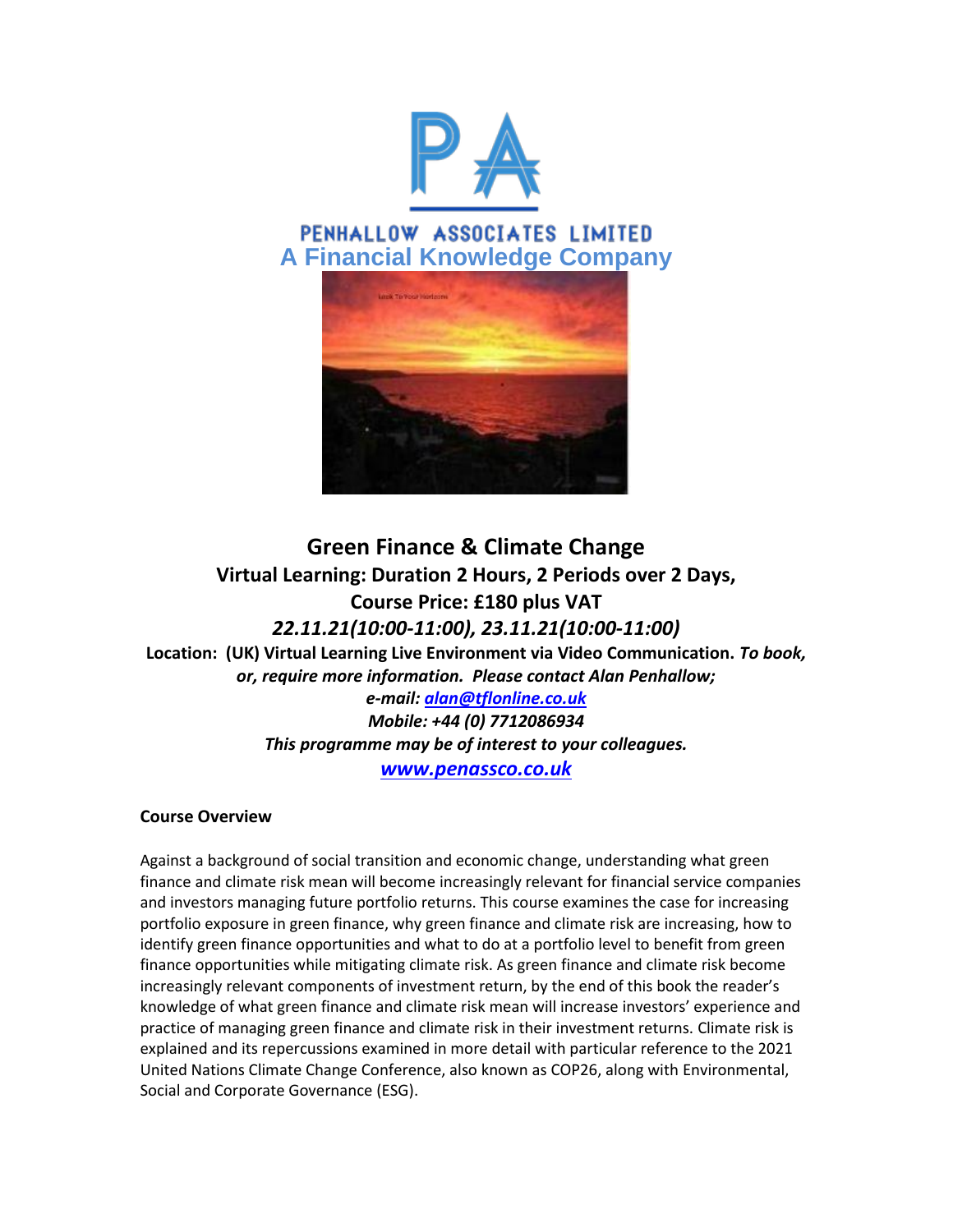

### **Program 1**

- Opportunities for Green Finance Initiatives
	- o Electric vehicles
	- o Sustainable industries
	- o Battery Technology
	- o Central Heating
	- o Renewable energy
- What evidence is there that Green Finance is growing?
	- o Transition from Conventional Economy to Green Economy
	- o Transition from Internal Combustion engine to Electric Vehicles
	- o Electric Vehicles charging infrastructure
- Economic background to Green Finance
	- o Businesses in Transition
	- o Investors seek absolute return over relative return
	- o Social transition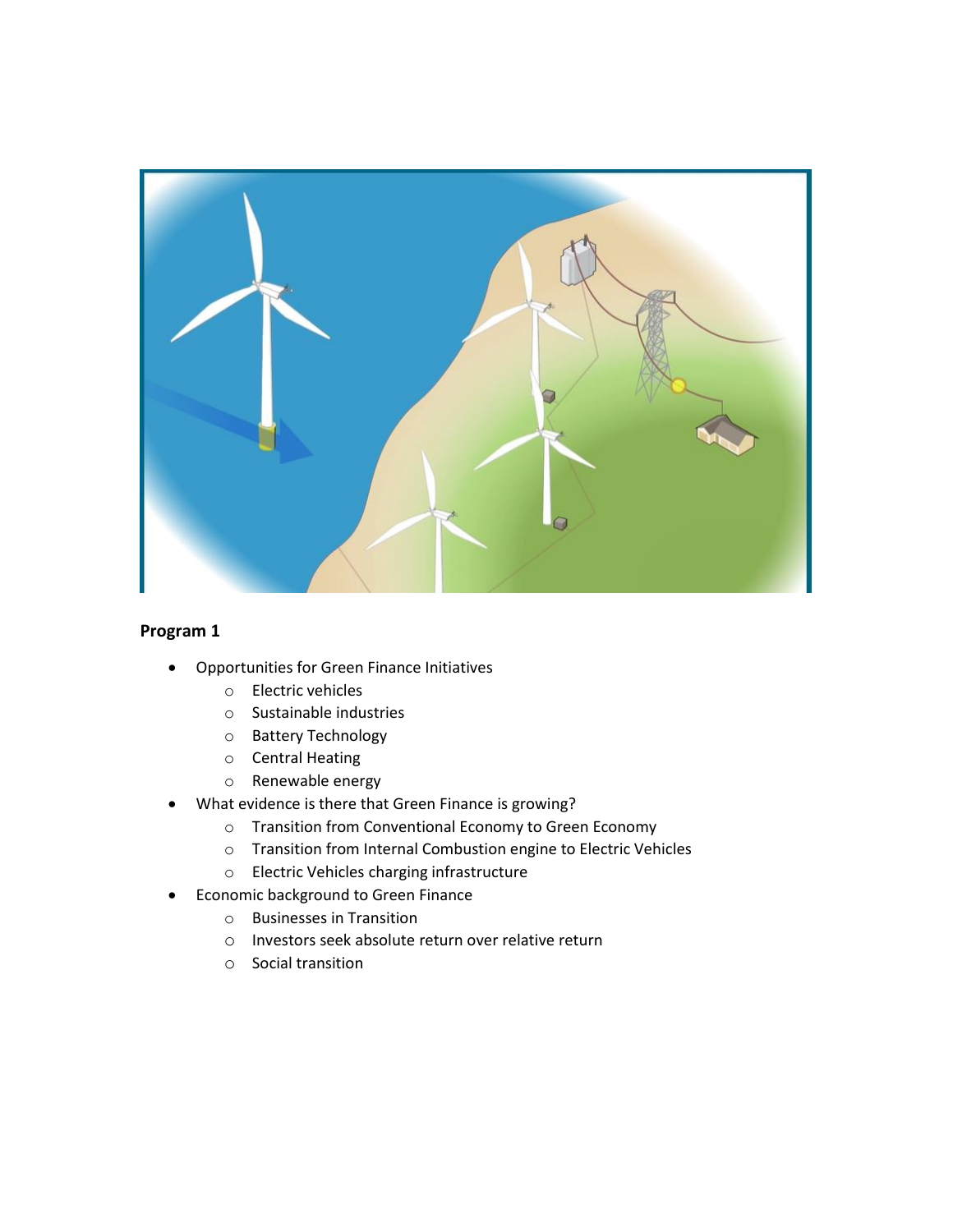#### **Program 2**

- Climate Risk
	- o COP26
	- o ESG
- How can my portfolio benefit from Green Finance?
	- o Green Finance Asset Class and Sector Diversification
	- o Derivatives and Sensitivities
	- o Portfolio Insurance
- How can I gain exposure to Green Finance in my financial assets?
	- o Good Volatility and Avoiding Bad Volatility
	- o Identifying hidden options in Sustainable Industries

#### **Learning Outcomes**

- What is Green Finance?
- What is Climate Risk?
- What evidence is there that Green Finance and Climate Risk are Growing?
- What is the Economic background to Green Finance and Climate Risk?
- How can my portfolio benefit from Green Finance and mitigate Climate Risk?
- How can I gain exposure to Sustainable Industries?

#### **Trainer Profile**



#### **Malcolm Gloyer**

Malcolm Gloyer, Chartered Member of the Chartered Institute for Securities and Investments, explains some solutions to the challenges of cryptocurrency risk management.